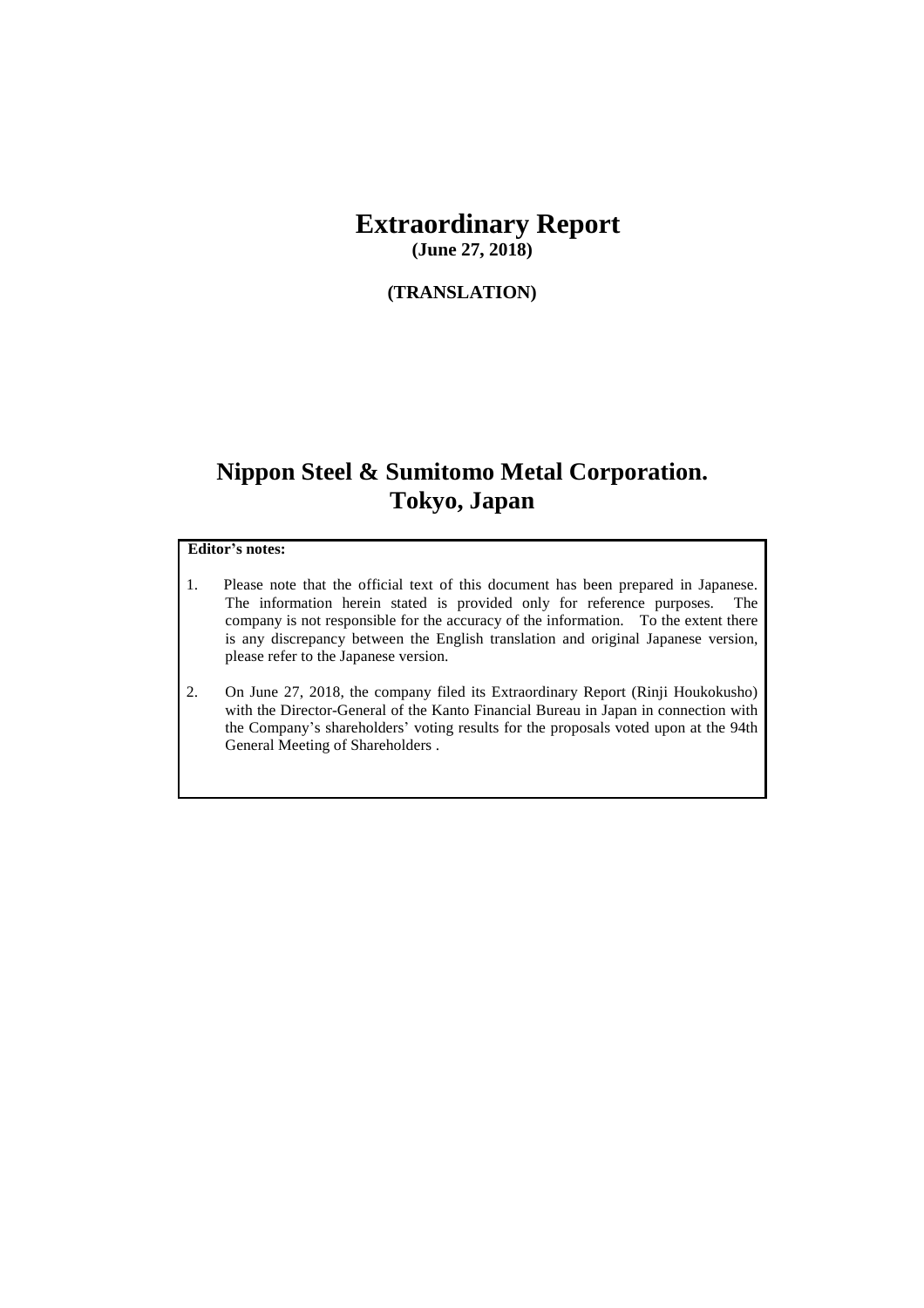#### **1. Reason for submitting the Extraordinary Report**

As the matters to be voted upon were resolved at the 94th General Meeting of Shareholders dated June 26, 2018, we hereby submit this Extraordinary Report in accordance with the Article 24-5, Paragraph 4 of the Financial Instruments and Exchange Act and Article 19, Paragraph 2, Item 9-2 of the Cabinet Office Ordinance on Disclosure of Corporate Affairs.

#### **2. Contents**

**(1) Date of the General Meeting of Shareholders("the Meeting")**  June 26, 2018

#### **(2) Contents of Matters to be Voted upon**

Proposal No.1: Appropriation of Surplus for the 93rd term (from April 1, 2017 to March 31, 2018)

Proposal No.2: Amendments to the Articles of Incorporation

Proposal No.3: Election of Fourteen (14) Directors

To elect the following persons as Directors: Shoji Muneoka, Kosei Shindo, Eiji Hashimoto, Toshiharu Sakae, Shinji Tanimoto, Shinichi Nakamura, Akihiko Inoue, Katsuhiro Miyamoto, Shin Nishiura, Atsushi Iijima, Yutaka Andoh, Mutsutake Otsuka, Ichiro Fujisaki and Noriko Iki

Proposal No.4: Election of Two (2) Audit & Supervisory Board Members To elect the following persons as Audit & Supervisory Board Members: Hiroshi Obayashi and Jiro Makino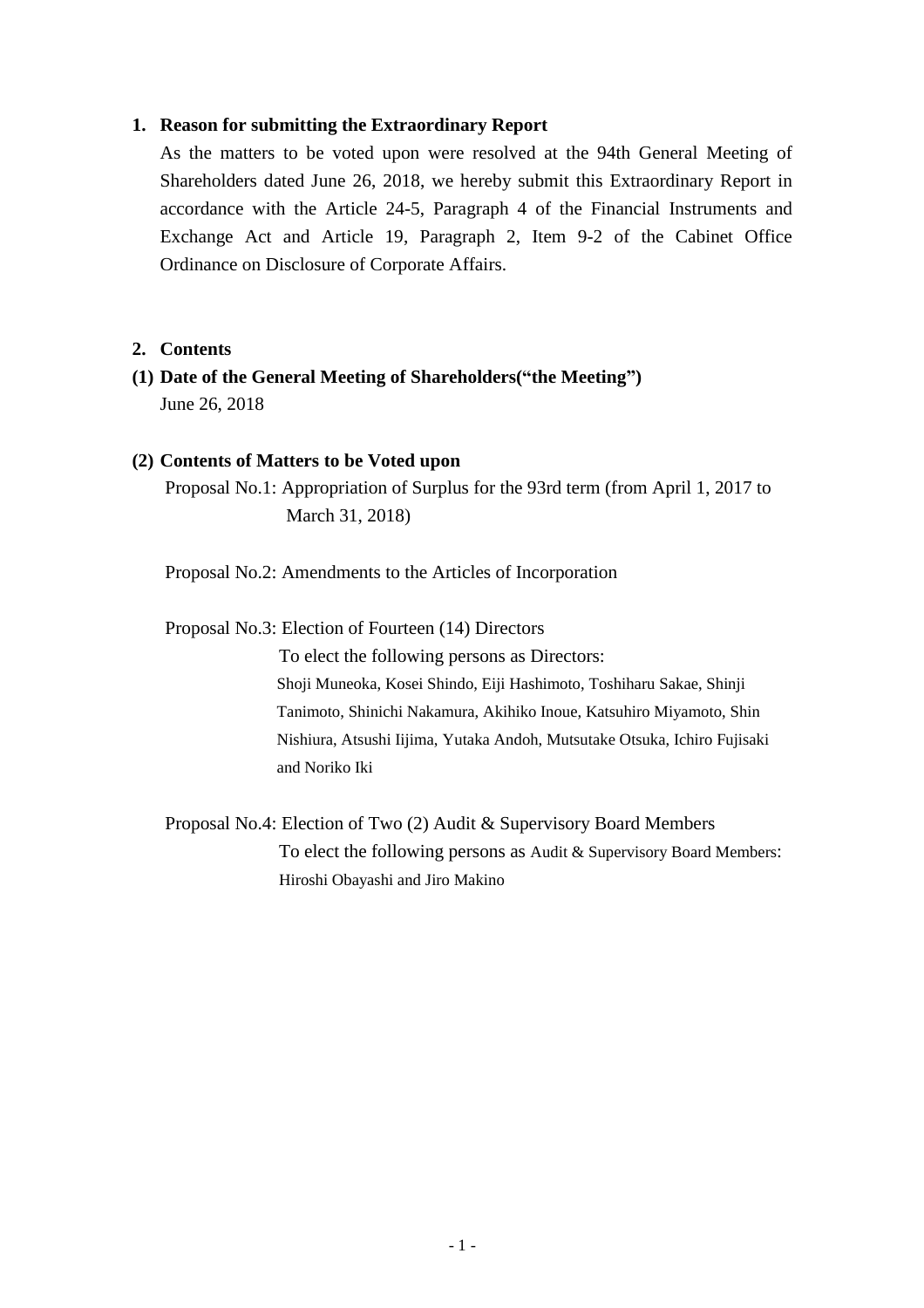**(3) The number of voting rights concerning the indication of "For", "Against" or "Abstain" as to matters to be voted upon, requirements for the approval and results.**

| Matters to be voted    | For       | <b>Against</b> | Abstention | <b>Results (Ratio</b> |
|------------------------|-----------|----------------|------------|-----------------------|
| upon                   |           |                |            | of affirmative        |
|                        |           |                |            | votes)                |
| Proposal No.1:         | 6,716,412 | 8,913          | 339        | Approved              |
|                        |           |                |            | (99.25%)              |
| Proposal No.2:         | 6,715,635 | 9,797          | 339        | Approved              |
|                        |           |                |            | $(99.24\%)$           |
| Proposal No.3:         |           |                |            |                       |
| Shoji Muneoka          | 6,390,429 | 280,879        | 54,462     | Approved              |
|                        |           |                |            | $(94.44\%)$           |
| Kosei Shindo           | 6,503,880 | 167,436        | 54,462     | Approved              |
|                        |           |                |            | $(96.11\%)$           |
| Eiji Hashimoto         | 6,571,576 | 107,971        | 46,233     | Approved              |
|                        |           |                |            | $(97.11\%)$           |
| <b>Toshiharu Sakae</b> | 6,571,588 | 107,959        | 46,233     | Approved              |
|                        |           |                |            | $(97.11\%)$           |
| Shinji Tanimoto        | 6,571,527 | 108,020        | 46,233     | Approved              |
|                        |           |                |            | $(97.11\%)$           |
| Shinichi Nakamura      | 6,571,640 | 107,907        | 46,233     | Approved              |
|                        |           |                |            | $(97.11\%)$           |
| Akihiko Inoue          | 6,584,685 | 108,068        | 33,027     | Approved              |
|                        |           |                |            | (97.31%)              |
| Katsuhiro Miyamoto     | 6,584,674 | 108,079        | 33,027     | Approved              |
|                        |           |                |            | (97.31%)              |
| Shin Nishiura          | 6,584,878 | 107,875        | 33,027     | Approved              |
|                        |           |                |            | (97.31%)              |
| Atsushi Iijima         | 6,584,651 | 108,102        | 33,027     | Approved              |
|                        |           |                |            | (97.31%)              |
| Yutaka Andoh           | 6,584,444 | 108,309        | 33,027     | Approved              |
|                        |           |                |            | $(97.30\%)$           |
| Mutsutake Otsuka       | 6,687,291 | 24,946         | 13,547     | Approved              |
|                        |           |                |            | (98.82%)              |
| Ichiro Fujisaki        | 6,688,597 | 23,640         | 13,547     | Approved              |
|                        |           |                |            | $(98.84\%)$           |
| Noriko Iki             | 6,707,636 | 17,807         | 341        | Approved              |
|                        |           |                |            | (99.12%)              |
| Proposal No.4:         |           |                |            |                       |
| Hiroshi Obayashi       | 6,710,387 | 14,885         | 341        | Approved              |
|                        |           |                |            | (99.17%)              |
| Jiro Makino            | 6,710,253 | 15,019         | 341        | Approved              |
|                        |           |                |            | (99.16%)              |

Note 1 The number of voting rights concerning the indication of "for", "against" or "abstain" is calculated by adding the number of the voting rights exercised by mail or via the internet prior to the Meeting ("votes exercised prior to the Meeting") to the number of the voting rights which were exercised by shareholders who attended the Meeting and whose indication "for," "against" or "abstain" of the respective proposals could be confirmed (i.e., they must be exercised by a proxy of shareholder who has submitted the power of attorney or confirmed by a notice of acting representative submitted from an institutional shareholder).

Note 2 Requirements for the approval

The approval of the proposal No.1 requires a majority of the voting rights held by the